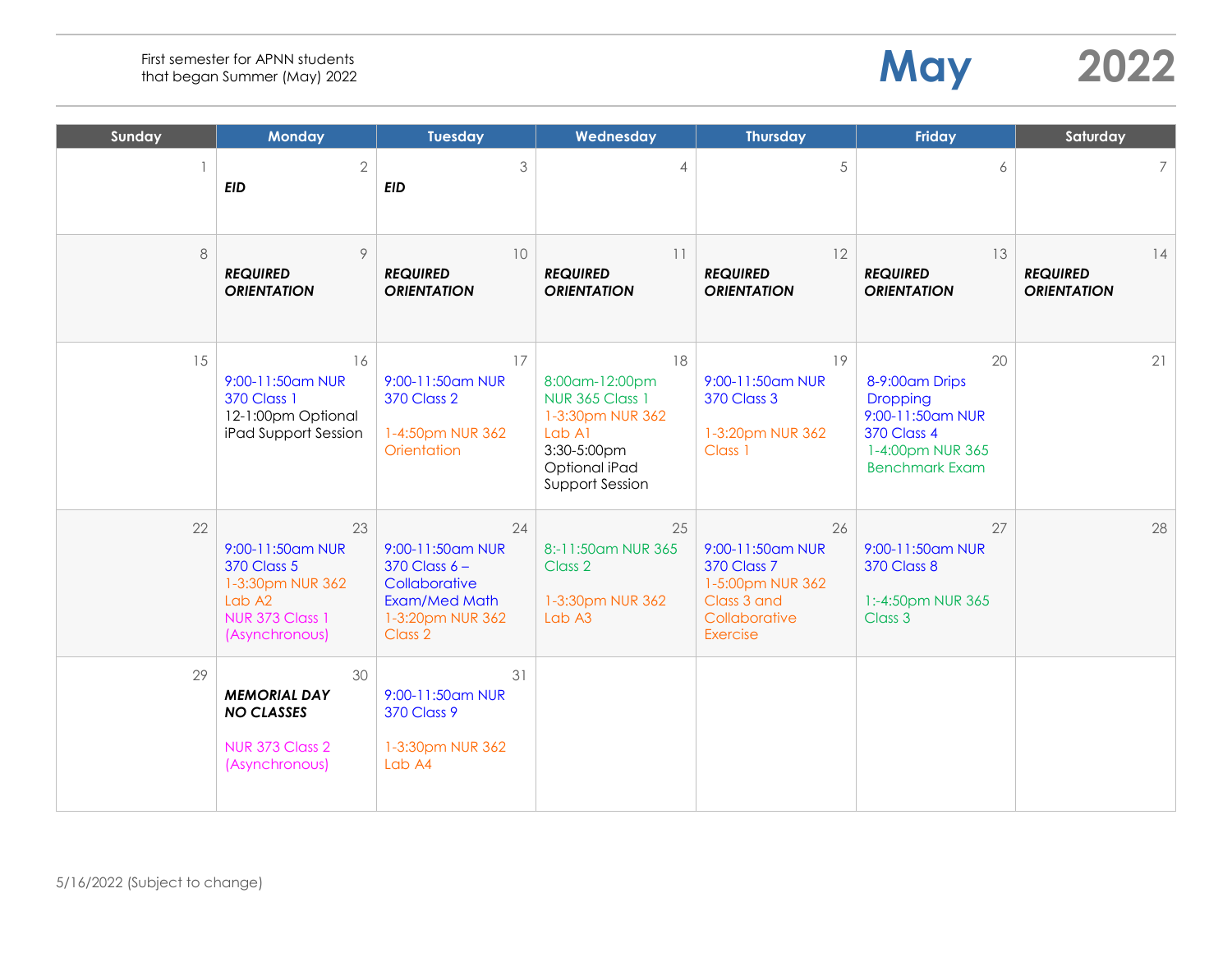| June | 2022 |
|------|------|
|------|------|

| Sunday | <b>Monday</b>                                                                                                                   | <b>Tuesday</b>                                                                           | Wednesday                                                             | <b>Thursday</b>                                                                                                  | Friday                                                                        | Saturday       |
|--------|---------------------------------------------------------------------------------------------------------------------------------|------------------------------------------------------------------------------------------|-----------------------------------------------------------------------|------------------------------------------------------------------------------------------------------------------|-------------------------------------------------------------------------------|----------------|
|        |                                                                                                                                 |                                                                                          | 9-11:20am NUR 362<br>Class 4<br>1-3:30pm NUR 362<br>Lab A5            | $\overline{2}$<br>9:00-11:50am NUR<br><b>370 Class 10</b><br>1-3:20pm NUR 362<br>Class 5                         | 3<br>9:00-11:50am NUR<br><b>370 Class 11</b><br>1:-4:50pm NUR 365<br>Class 4  | $\overline{4}$ |
| 5      | 6<br>9:00-11:50am NUR<br>370 Class 12 and<br>Exam 2/Med Math<br>1-3:30pm NUR 362<br>Lab A6<br>NUR 373 Class 3<br>(Asynchronous) | $\overline{7}$<br>9:00-11:50am NUR<br><b>370 Class 13</b><br>1-3:20pm NUR 362<br>Class 6 | 8<br>9:-11:50am NUR 365<br>Class 5<br>1-3:30pm NUR 362<br>Lab A7      | 9<br>9:00-11:50am NUR<br><b>370 Class 14</b><br>1-3:20pm NUR 362<br>Class <sub>7</sub>                           | 10<br>9:00-11:50am NUR<br><b>370 Class 15</b><br>1-2:15pm NUR 362<br>Exam 1   | 11             |
| 12     | 13<br>9:00-11:50am NUR<br><b>370 Class 16</b><br>1-3:30pm NUR 362<br>Lab A8<br>NUR 373 Class 4<br>(Asynchronous)                | 14<br>9:00-11:50am NUR<br><b>370 Class 17</b><br>1-3:20pm NUR 362<br>Class 8             | 15<br>9:-11:50am NUR 365<br>Class 6<br>1-3:30pm NUR 362<br>Lab A9     | 16<br>9:00-11:50am NUR<br><b>370 Class 18</b><br>1-3:20pm NUR 362<br>Class 9                                     | 17<br>9:00-11:50am NUR<br><b>370 Class 19</b><br>1-2:15pm NUR 362<br>Exam 2   | 18             |
| 19     | 20<br><b>JUNETEENTH</b><br><b>NO CLASSES</b><br><b>NUR 373 Class 5</b><br>(Asynchronous)                                        | 21<br>9:00-11:50am NUR<br>370 Class 20 and<br>Exam 3<br>1-3:30pm NUR 362<br>Lab A10      | 22<br>9-11:20am NUR 362<br>Class 10<br>1-5:00pm NUR 362<br>Lab A11    | 23<br>9:00-11:50am NUR<br><b>370 Class 21</b><br>1-3:20pm NUR 362<br>Class 11<br>3:30-5:00pm NUR 362<br>Open Lab | 24<br>9:00-11:50am NUR<br><b>370 Class 22</b><br>1-3:20pm NUR 362<br>Class 12 | 25             |
| 26     | 27<br>9:00-11:50am NUR<br><b>370 Class 23</b><br>1-5:00pm NUR 362<br>Lab A12                                                    | 28<br>9:00-11:50am NUR<br><b>370 Class 24</b><br>Final Demo Makeups                      | 29<br>9-10:15am NUR 362<br>Exam 3<br>12:-4:30pm Poverty<br>Simulation | 30<br>9:00-11:50am NUR<br>370 Class 25 and<br>Exam 4<br>1:-4:50pm NUR 365<br>Class 8                             |                                                                               |                |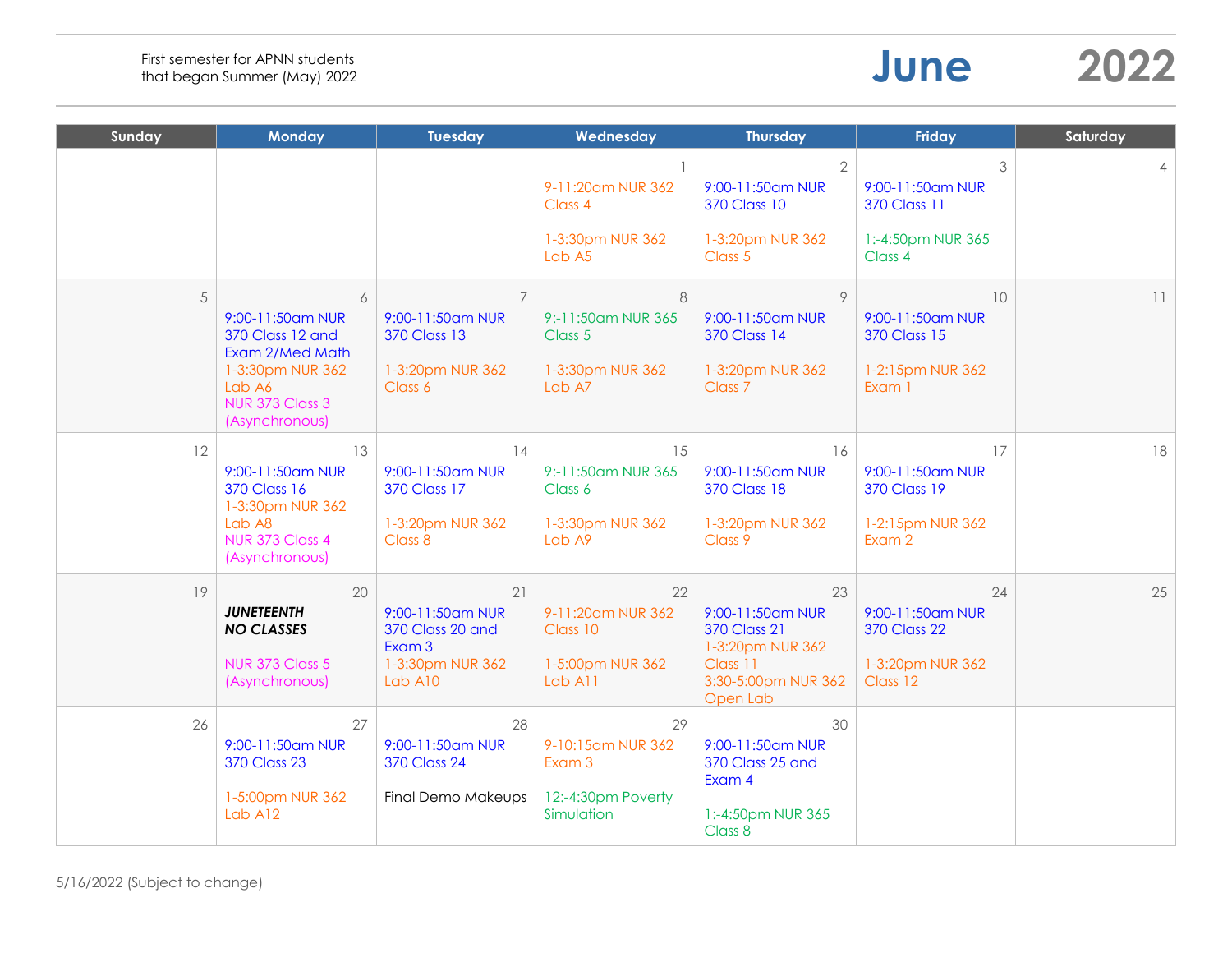| Sunday          | <b>Monday</b>                                                                                             | <b>Tuesday</b>                                                               | Wednesday                                                              | <b>Thursday</b>                                                    | <b>Friday</b>                                                                                                    | Saturday   |
|-----------------|-----------------------------------------------------------------------------------------------------------|------------------------------------------------------------------------------|------------------------------------------------------------------------|--------------------------------------------------------------------|------------------------------------------------------------------------------------------------------------------|------------|
|                 |                                                                                                           |                                                                              |                                                                        |                                                                    | 9:00-11:50am NUR<br><b>370 Class 26</b>                                                                          | $\sqrt{2}$ |
| 3               | $\overline{4}$<br><b>INDEPENDENCE DAY</b><br><b>NO CLASSES</b>                                            | 5<br>9:00-11:50am NUR<br><b>370 Class 27</b><br>1:-4:50pm NUR 365<br>Class 9 | 6<br>9-11:00am NUR 372<br>Orientation<br>12-3:50pm NUR 365<br>Class 10 | $\overline{7}$<br>9:00-11:50am NUR<br><b>370 Class 28</b>          | 8<br>9:00-11:50am NUR<br><b>370 Class 29</b>                                                                     | 9          |
| 10 <sup>°</sup> | 11<br>9:00-11:50am NUR<br>370 Class 30 and<br>Exam 5<br>1-3:20pm NUR 372<br>3:30-6:00pm NUR 372<br>Lab A1 | 12                                                                           | 13<br>8-10:20am NUR 372<br>11:30am-2:00pm<br><b>NUR 372 Lab A2</b>     | 14<br>8-10:20am NUR 372<br>11:30am-2:00pm<br><b>NUR 372 Lab A3</b> | 15<br>9-10:00am NUR 372<br>Collaborative<br><b>Practice Exam</b><br>10:30am-12:00pm<br><b>NUR 372 Recitation</b> | 16         |
| 17              | 18<br>8-10:20am NUR 372<br>11:30am-2:00pm<br><b>NUR 372 Lab A4</b>                                        | 19<br>10-11:15am NUR 372<br>Exam 1                                           | 20<br>8:00am-4:00pm<br>NUR 372 SON Days                                | 21<br>8:00am-4:00pm<br>NUR 372 SON Days                            | 22<br>10:00am-2:00pm<br>NUR 372 Open Lab                                                                         | 23         |
| 24              | 25<br>8-10:20am NUR 372<br>11:30am-2:00pm<br><b>NUR 372 Lab A5</b>                                        | 26                                                                           | 27<br>7:00am-4:00pm NUR<br>372 Lab Acute Care<br>Clinical              | 28<br>7:00am-4:00pm NUR<br>372 Lab Acute Care<br>Clinical          | 29<br>10:00am-12:00pm<br><b>NUR 372 Recitation</b>                                                               | 30         |

**July 2022**